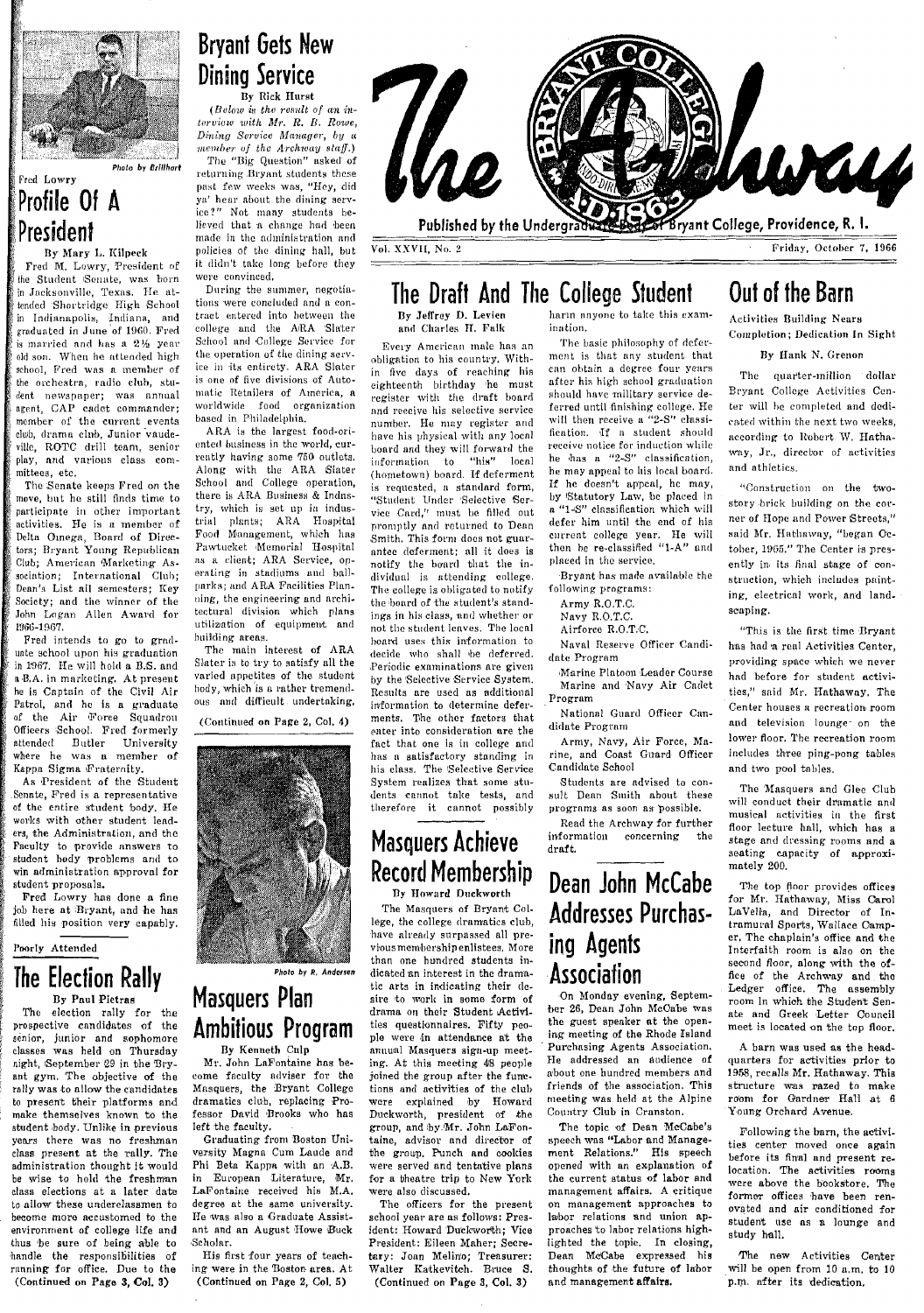# THE ARCHWAY

# Attention  $-$ Incoming Freshmen

Delta Omega invites you to at. tend its first meeting on October 10. 1966. It is hoped that conscientious business students will for the evening, Any interested freshman may then make applithe society. WELCOME

Schedule for dinner-speaker meetings:

- 1. Monday, October 10, 1966
- Monday, Dec. 5, 1966
- 3. Monday, February 13, 1967
- 4. Monday, Apr. 3, 1967

5. Monday, May 8, 1967

### **Brvant College** Movie Schedule

1966-1967

### Wednesday Evenings at  $7:30$  P.M.

- September 14-Daddy Long Legs
- 21-The ManWho Never Was 28-The Unsinkable Molly Brown
- October 5-Bus Stop 19-Wonderful To Be Young
- 26-The Leopard
- November 2-The V.I.P.'s 9-Summer and Smoke 16-The Horizontal Lieutenant
	- 30-My Geisha
- December 7-Marilyn 14-Who's Been Sleeping In
- My Bed January 4-The Best Things In
- Life Are Free Fehruary 4-Robinson Crusoe
- On Mars 8-Move Over, Darling 15-Tamahine
- 22-The Prize
- March 1-The Left Hand Of God
- 8-Take Her, She's Mine
- 15-Come Blow Your Horn 22-Follow The Boys
- 29-Love Is Many
- Splendored Thing
- April 5-Roustabout
- 12-Seven Seas To Calais 19-Stage To Thunder Rock 26-Rio Conchos
- May 3-A Girl Named Tamiko 10-In The Cool Of The Day 31-Prince Of Players
- June 7-Where Love Has Gone 14-Legions Of The Nile 21-The Slave
	- 28-Law Of The Lawless
- All pictures are in cinemascope and color.

### **Official Notices:**

OCTOBER 14-This is the final date for students to drop courses without penalty.

OCTOBER 10 and  $17-$ On these dates there will be meetings for the seniors in connection with the Job-Hunt. During this time the policies and services of the Placement Bureau will be discussed. The meetings will open at 9:00 a.m.

### DINING SERVICE (Continued from Page 1)

Dorm students will note that this will be at least partially accomplished by offering alternate meals whenever less popular meals are offered. Also being planned are dinners with steak, lamb chops, and lobster. Eventual plans call for installation of milk machines with four varieties of milk available - regular, skim, coffee, and chocolate. Several soft drink machines will also be put in where students will have their choice of some ten different kinds including Coke, Sprite, Tab. Orange, Fresca. and Root Beer.

Commuters are also in for a treat. Slater would like to turn the snack bar into a delicatessen type affair, offering some 15-20 sandwiches as well as a large variety of other foods. This program is already underway. The snack bar will be open all day Saturdays and Sundays, opening at 9:00 in the morning.

In addition to these improvements, Slater wants to know more about the students on campus and their likes and dislikes concerning food. Therefore sometime in October, the Food Preference Survey will be distributed to all dorm students. This will enable the dining service to prepare food more nearly suited to the tastes of the students. All ARA Slater food is prepared according to specifications which have been worked out at the cost of some \$200,000 by the Food Standards Department. These menus are constantly upgraded and revised, with new entries heing added. Slater is presently engaged in a study of the efficiency of the serving line and ways to eliminate the long lines of students at lunch and dinner. Generally speaking, thirteen people per minute come through the line. This is considered a rather high number, and is due to several plans which have been executed, including the rearrangement of milk machines to avoid crowding, removal of salads to a separate table, and the increase in personnel behind the counter.

Although the posting of menus can and will probably come about, at least on a day's notice, Slater has two reasons for not revealing what will be served. Number one is that lack of a menu makes it easier for the service to buy what it needs in quantity at low cost, due to changing market conditions. The second is that Slater likes to surprise its students. And there are many students who would like to see it remain that way.

One question that comes up often is that of how the dining service is able to supply three meals a day and all the seconds, thirds, and fourths one wants for more or less the same amount of money spent in the past for just two meals a day. The answer, according to Mr. Rowe, is two words-Big Business. Mass buying and efficient cost control techniques enable this seemingly impossible feat to occur. In purchasing products, 90% of the necessary provisions are bought in the Providence area.

A new open-door policy has been instituted by the dining service management, If you don't like something or you have a suggestion you would like t make, you are invited to discuss it with either Mr. Rowe is his office. Mark Whitehead is the dorm dining room, or Frank Catrone in the snack bar.

Friday, October 7, 1966

Twenty-five per cent of the stock of ARA is owned by investment institutions, the highest percentage of any company. Another business fact is that every Friday night, the books are closed and a complete set of working papers is drawn up. This enables the company to pinpoint its costs, and to take necessary management action to reduce them.

Since it began serving fraternity houses at the University of Pennsylvania back in 1926, A/R/A Slater has come a long way. Now its appearance on the Bryant campus is looked upon as a giant step forward by the college in its long-range program of ungrading the school and the campus.

#### MASQUERS PROGRAM (Continued from Page 1)

Boston University, Dean Junior College, and Cambridge Academy he taught English, French, literature, and drama including choral and musical variety show productions. For several years, Mr. LaFontaine has been a professional freelance writer engaged in advertising and publicity. Occasionally he is a guest book critic for The Baston Globe and other papers, and a lecturer,

As the faculty advisor of the sixty member organization, he will be working closely with the officers who are

Howard Duckworth, President; Eileen Maher, Vice President; Joan Melino, Secretary and Walter Katkevich. Treasurer. Brian Alkon has been appointed the first Historian for the club.

The Masquers have selected "Malcolm" for its first production of the season. The play is the newest one by Albee, who also wrote "Who's Afraid of Virginia Woolf."

The club has planned some unique activities. Workshops concerning acting, directing drama interpretation, production, and make-up will be held at regular Tuesday sessions. The members will be able to gain experience and specialized knowledge in these fields. One must be a club member to attend. and every member will have a chance to participate.

Plans in the making include theatre parties and coffee hours. For the theatre parties, plans are to attend productions in Boston, Providence, New York, and Stratford. The coffee hours will enable the audiences to discuss the play with the cast and themselves.

The new home of the Masquers in the Activities Building is a much needed asset. It fills a great need and also shows that the college administration has an interest in the student outside the classroom as well as while he is in it.

Tryout dates for the parts in "Malcolm" are currently posted on all bulletin boards.

# **ALUMNI NEWS**

Lafazia.

### By Jane Gershkoff

Mr. Konstantine Dicomitis who is with the Advertising Department of Hassenfeld Brothers in Pawtucket, Rhode Island, was the first guest lecturer at a management seminar held for seniors on September 19. Mr. Dicomitis spoke about a recent marketing survey made in connection with the G. I. Joe doll, which is manufactured by his company. The results of this survey will be used to determine the introduction of new G. I. Joe accessories and the media to he used in future advertising.

He was introduced by Professor George A. Richards. The classes of Professor Richards and Professor J. Paul McKillon were combined for this presentation.

These seminars are held in an effort to bring men and women who are specially trained in professional fields before our senior B. A. students. At various times during the year, Bryant College alumni are invited to speak at these seminars.

Frederick J. Gaucher, Assistant Professor of Accounting, has become a certified public accountant in this state. Mr. Gaucher is a resident of Woonsocket, R. I.

Philip H. Hayden and Edmund Viele, both graduates of the class of '59, have also been recently certified. Mr. Hayden, who resides in Cranston, R. L. was certified in this state; and Mr. Viele, who resides in<br>Rochester, New York, will be<br>practicing in the District of Columbia.

Two Bryant graduates have attained positions of interest to the student body, A. Edward Azevedo '48 has been appointed assistant administrator of Our Lady of Fatima Hospital in North Providence. Mr. Azevedo is a resident of Esmond, Rhode Island.

The second position will be of special interest to the girls at Bryant College. Miss Patricia Copeland '64, has been awarded the silver wings of a stewardess from the American Airlines Stewardess College in Fort Worth, Texas. Miss Copeland of Mineola, New York, will be flying out of Chicago.

# **New Study Hall** Located in Old **Activities Center** By Barry Kohler

THE ARCHWAY

Editorial and Business Offices, Activities Building, Bryant College

154 Hope Street, Providence, R. I.

Member

Intercollegiate and Associated Collegiate Press

**STAFF** 

sariar-americana communication de la communication de la communication de la contrata de la contrata de la com<br>Business Manager (manuel communication de la communication de la communication de la communication de la comm<br>E

Executive Committee ............Barbara Rohloff, Tom Snyder, Judith Mascena, Irwin Kurns

The old Activities Center, which was located over the bookstore, has been transformed into a study hall. Although the facility may he used by all Bryant students, it is meant for commuters. The reason is obvious, for the commuters need a place to go where they can relax and study between classes.

The new study hall is divided into two sections. The first section is the area where the pingpong tahles used to he. In their places are ten tables with a total seating capacity for fifty people. In this same area are four vending machines which contain cigarettes, coffee, cold drinks, and candy. There is also a bubbler and a phone booth. Finally, it has been entirely repainted and new light fixtures added.

The second section is made up of the old Archway office and Mr. Hathaway's old office. This area has been completely wood paneled and contains new furniture. Among the items of furniture are two sofas and a number of padded armchairs. There are also coffee tables and lamps for comfortable reading. The administration has also installed a television for the more ambitious students.

Smoking is permitted, and the hall is available for group meetings after regular hours. The regular hours are from 8:00 to 4:30 on weekdays. For any further information regarding the use of the hall see Mr. Hathaway.

### Saturday and Sunday Brunch to Go into Effect

Brunch will be served during the weekend. According to Dean Smith, the Dorm Council conducted a poll to determine a meal schedule for the weekends. Suggestions were made to discontinue breakfast and lunch and to have a brunch instead. From a poll, the council found that seventy-five percent of the Dorm Students were in favor of the Brunch. It is scheduled to become effective this month.

Photographic surface<br>
Connect Staff<br>
Mary Kilpeck, Marvin Friedman, George Køhler, David Lindqulst, Hank Grenon,<br>
Mary Kilpeck, Marvin Friedman, George Køhler, Douglas Fisher, John LaRocca,<br>
Thomas Carbone, Rabert Costa, J ARCHWAY EDITORIAL POLICY<br>between debating parties, Any range of any signed article involving differences of opinion<br>be factually true and is written new submitted will be printed if it has been proved to<br>be factually true  $\overline{2}$ 

Borbara L. Robloff

take advantage of the program eation after completing one semester at the College. At the time of upplication for new freshmen, preference is given to underclassmen over seniors who have not previously belonged to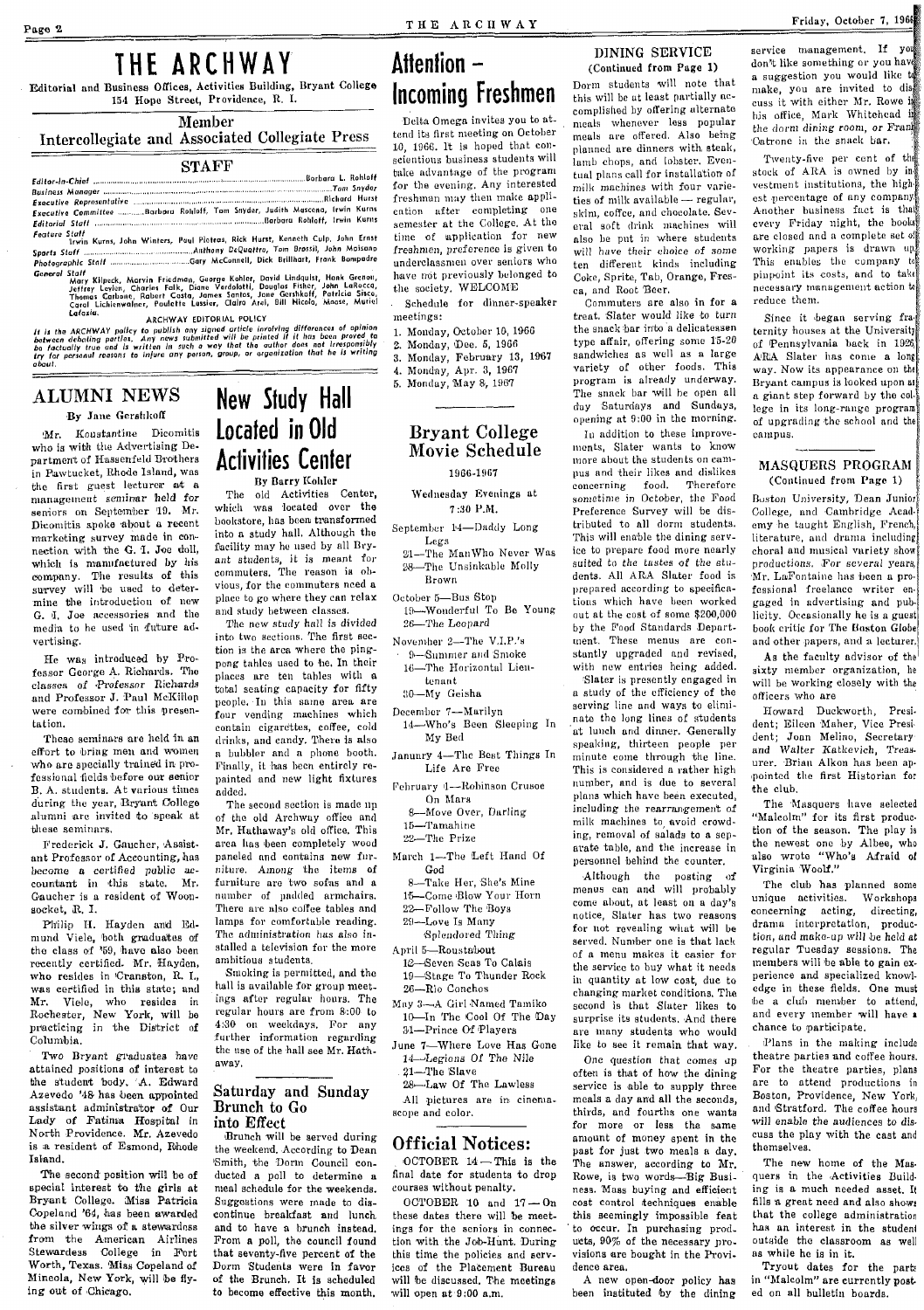

Photo by Brillhart

Jim O'Connell Snags Pass Despite All Out Effort of Defender, Bruce Vittner.

Good Outlook For **Varsity Tennis** 

By Dick Carlson, Captain The Bryant Tennis Team showed a superior 8 and 4 record lust year, defeating such fine schools as Nfchols, New Haven, Nasson, St. Francis and Bar-<br>ington. This year looks like the most promising season in the history of Bryant tenuis.

The first five players from last year are returning. These players are Andy Sunberg, Dave Hanson, Jay Deely, Dick Carlson, and Mickey Bixler. Coach<br>Fred Gaucher is hopeful that there will be some additions to the team; so if you are interested in pinying, contact the coach.

This year's Ladder Tournament began Monday, October 3rd, on the Bryant tennis courts. If you are not too busy and enjoy watching tennis, you are more than welcome. The tournament began at 3:30 P.M. The tennis team is hopeful to

### Bryant Harriers Beat Barrington By John J. Malsano

Bryant College's cross-country team opened its 1966 season with a 26-29 victory over intra-state rival Barrington College. However Bentley College won the triangular meet between the three teams.

Bentley's Bob Wilkins was the individual winner. He covered the 5.3-mile course in record time of 29:59 minutes. Close on his heels cnme Bnrrington's Ernie 'Campbell, who was followed by three other Bentley harriers. Bryant's Ken Knight and Bill Stanton finished eighth and ninth respectively.

Other Bryant runners are Robert St. Pierre, 15; Gary Underwood, 17; Manual Coloura, 19; Robert Coleman, 22; John Desautell, 24; and Robert Stutz, 2:8.

get indoor courts at the R. I. Tennis Club for the winter season to prepare for the spring.

#### THE ARCHWAY

### RALI,Y

(Continued from Page 1)

inclement weather and small attendance the rally itself didn't get started until about eight. About 150 students were on hand to hear the candidates speak, The speeches were rather brief but to the point, enabling the students to get a fair picture of each af the .,parties running for office. T'he slates and candidates present for the rally were as follows: 'Senior Class-Tony DeQuatlro, 'President; Lenny Nicolosi, Vice-President and Kathy Schwarz, Secretary. The opposing slate was Robert Blake, Vice-President and David<br>Caldwell, Treasurer. Junior Treasurer. Junior Class-Phillip Botana, President; Dennis Bishop, Vice-President; Julie Lambert, Treasurer and Peggy Vida, Secretary running as nn unopposed slnte. Sophomore Class - William Arndt, President; ·Bob Goudreau, Vice-President; Joe Goddard,<br>Treasurer and Joanne Nielsen, Secretary. Unable to attend was Kenny Bedard, Treasurer, running as an independent for the sophomore class. The highlight of the evening was the dance with music provided hy the "Noblemen."

#### Masquers Membership (Continued\ from Page 1)

Broadhent, our immediate past president, was appointed as consulbant to the group.

The major production of Masquers for this semester will be a play entitled Mnlcolm, hy Albee. Tryouts will be announced soon and all students interested in trying out should watch for posters announcing the dates set for them. The play books will be on reserve in the library and can be read there so that prospective participants may become familiar with the play before trying out. The play will be presented sometime before Christmas vacation. The official date of production will be announced in the very near fu'ture.

Our first play will be dedicated to Mr. David M. Brooks, Jr., the advisor to Masquers for the past few years and a member of the Bryant faculty for over ten years. Mr. Brooks to whom Masquers voted an Honorary Life Membership, moved to Connecticut this summer to accept a teaching post there. We are all sorry to lose him as his dedication to Masquers and to dramatics inspired all of those who had the pleasure of working with him.

We are, however, proud to announce that Mr. John LaFonbuine, an English instructOr here at Bryant, has taken over Mr. Brook's duties. We are all pleased and indeed honored to have a man of Mr. LaFontaine's caliber as our new director. His sensitivity to drama and the arts and his understanding of the college student make him a more than fitting replacement for Mr. Brooks.

To those freshmen Whom *we* have not had the pleasure of meeting, and to all new transfer students; and to anyone interested in dramatics, please feel

## ONLY 18 DAYS TO BRYANT'S TOP SOCIAL WEEREND-

Page 3

# PERSONALITY WEEKEND 1966

#### PART I

DATE: October 21

TIME: 8 :30 - 12 :30

PLACE: Sheraton-Biltmore Ballroom

ENTERTAINMENT: The Fabulous "Others" of "Lonely Street" fame

#### PART II

DATE: October 22

TIME: 8 :00 - 12 :00

PLACE: Bryant College Auditorium

ENTERTAINMENT: Bobby Comstock and The "The Country's Finest Rock-show Counts,<br>Group"

### **PLUS**

The Crystals

"He's A Rebel", "Do Run Run", Etc.

welcome at any of our meetings, which are held weekly on Tuesdays at 3:00 in the auditorium of the new Student Activities Building. In addition, to those of you not interested in actually helping in production, please support us by joining the audience. A good nudience helps us and we can promise you that you will enjoy watching our performances as much as we enjoy performing them. And, oh, do we enjoy performing! For a little fun in your life, try actingl These stndents already have decided to: Claire Arel, Margaret Birrell, Kenny Cohen, Marc Bleecher, Bob Calderwood, Paula Charlonne, Doug Fisher, Bob Haigh, Stephen Hamill, John Hanhauser, Susan Heinem'ann, Chuck Kleiner, Stanley Krinsky, Lynn Krause, Laurie Levine, Paulette Lussier, Sandra Miller, Patricia McQuillan, Dean Markham, Henman Reyn-<br>olds, David Sigel, Patricia Sigel, Patricia Searle, John Talcott, George Vacca, Bette Lou Whitmore, Everett Zorra, Brian Alkon, Joan Luszcz, James Greer, Andrea Dienes, Arthur Kamin, Howard Kalnitsky, Alan Fellner, Billy Levine, Jack Gular, Fernando Figirieredo, Donna Marcinek, Ralph Menke, Perry Grow, Jon Hecht, Martha Dugas, Marvin Lax, Linda Porcaro,<br>James Cohen, Danny Koojoolian, Dave Lindquist, David Pintka, Jim Greer, Lou Kalman, and Oharlotte Rivard.

Hillel

# *President: Dave Siegel<br>Vice President: AI Brooks<br>Treasurer: Jeff Levy<br>Secrotary: Sue Levin*

#### By Laurie Mand

We were glad to see such n good turnout at the mixer last Sunday night. We also hope to have some better events planned in the near future, such as an outing at Lincoln Woods on October 16, with Brown and Pembroke.

This coming Sunday, October 9, the first Hillel Brunch of the year will be held. It will begin at 11:00 a.m. There will be plenty of LOX and BAGEL along with pastry and bever\_ nges. Everyone is welcome to attend the brunch in Gardner Hall. We hope to see all of you there. Those wishing to become members of Hillel cun do so at this time.

For those wishing to attend Friday evening services, thero wiIJ be rides in front of the Union at 7:15 p.m. We are pleased to say that the turnout at last Friday night's services was very good.

Again a reminder for those interested in Israeli dancing; it wil! be held euch Thursday evening.

Don't forget the BRUNCH THIS SUNDAY AT GARDNER HALL!!!!

# Placement **Orientation** Conferences

Student-senior conferences for the 1967 graduates in the School of Business Administration will be held on 'Monday, October 10, and 'Monday, October 17, at 9:00 A.M., in the Auditorium.

It is imperative that all B. A. seniors attend these two conferences in order that they may be fully aware of the services whieh are offered by the Placement Office and also to familiarize themselves with job-hunting skills and the opportunities available in business and industry.

This assembly wiJI also set the puce for the large On-Campus Recruitment program which starts in February and will end in April 1967.

,Stanley Shuman Director of Placement

**Open your checking account at Old Stone** 

### 3 HANDY DOWNTOWN OFFICES

86 South Main Street • 87 Empire Street Westminster & Dorrance Streets

And, remember ... Old Stone regular savings accounts pay interest from day of deposit to day of withdrawal. 41/4% latest annual interest rate.  $\frac{1}{163-6}$